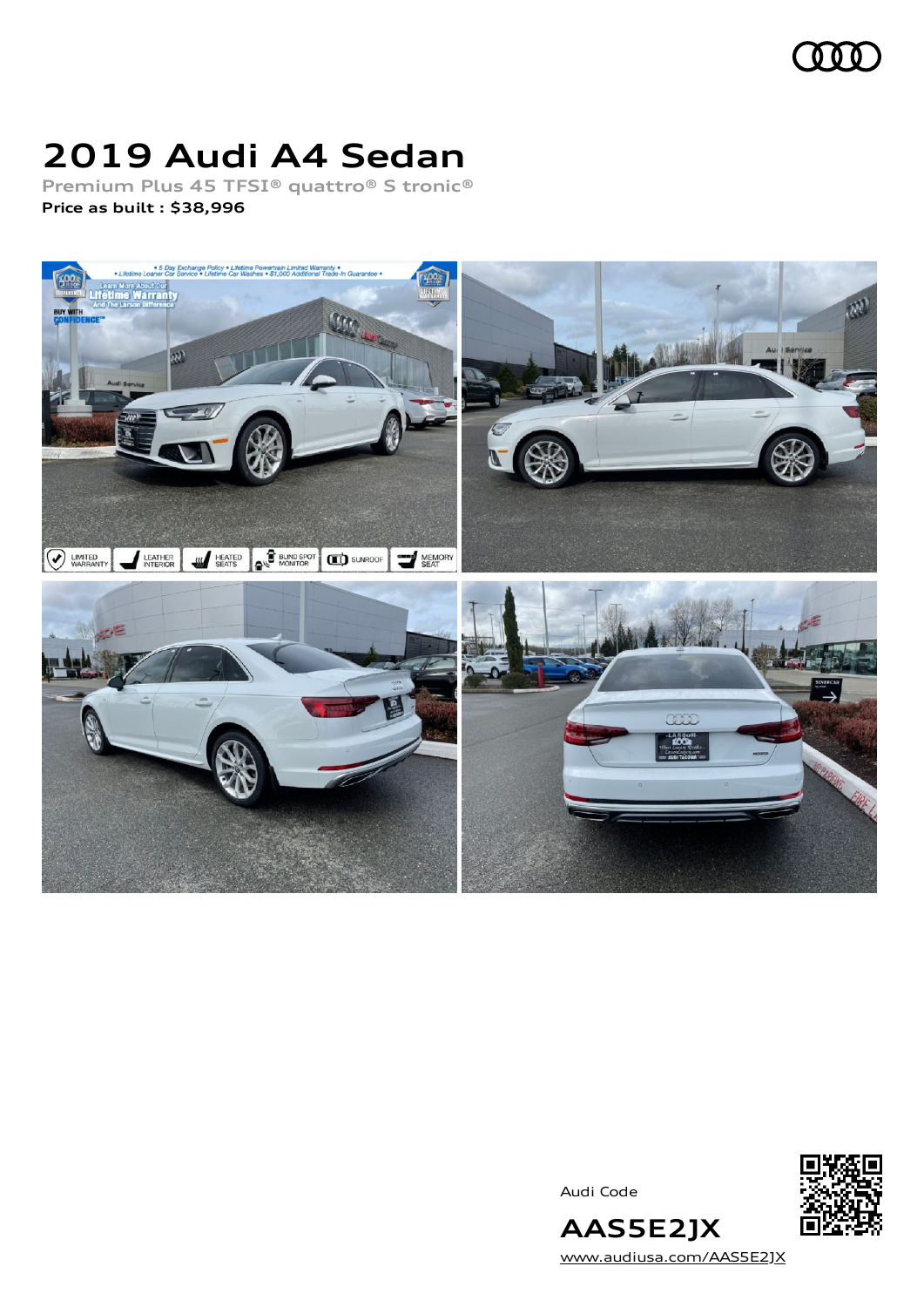### **Summary**

**Audi 2019 Audi A4 Sedan** Premium Plus 45 TFSI® quattro® S tronic®

**Price as buil[t](#page-8-0)** \$38,996

#### **Exterior colour**

Glacier White metallic

#### **Interior colour**

| Seats     | Atlas Beige              |
|-----------|--------------------------|
| Dashboard | Granite Gray/Atlas Beige |
| Carpet    | Granite Gray             |
| Headliner | Atlas Beige              |

#### **Technical Specifications**

| Engine type                  | 2.0-liter four-cylinder                       |
|------------------------------|-----------------------------------------------|
| stroke                       | Displacement/Bore and 1,984/82.5 x 92.8 cc/mm |
| Torque                       | 273 lb-ft@rpm                                 |
| Top track speed              | 130 mph mph                                   |
| Acceleration (0 - 60<br>mph) | 5.6 seconds seconds                           |
| Recommended fuel             | Premium                                       |



#### **Further Information**

| Type of vehicle | Used car     |
|-----------------|--------------|
| Mileage         | 14,823 miles |
| Warranty        | No           |

#### **Audi Code** AAS5E2JX

**Your configuration on www.audiusa.com** [www.audiusa.com/AAS5E2JX](https://www.audiusa.com/AAS5E2JX)

**Commission number** f2d995840a0e09a948ba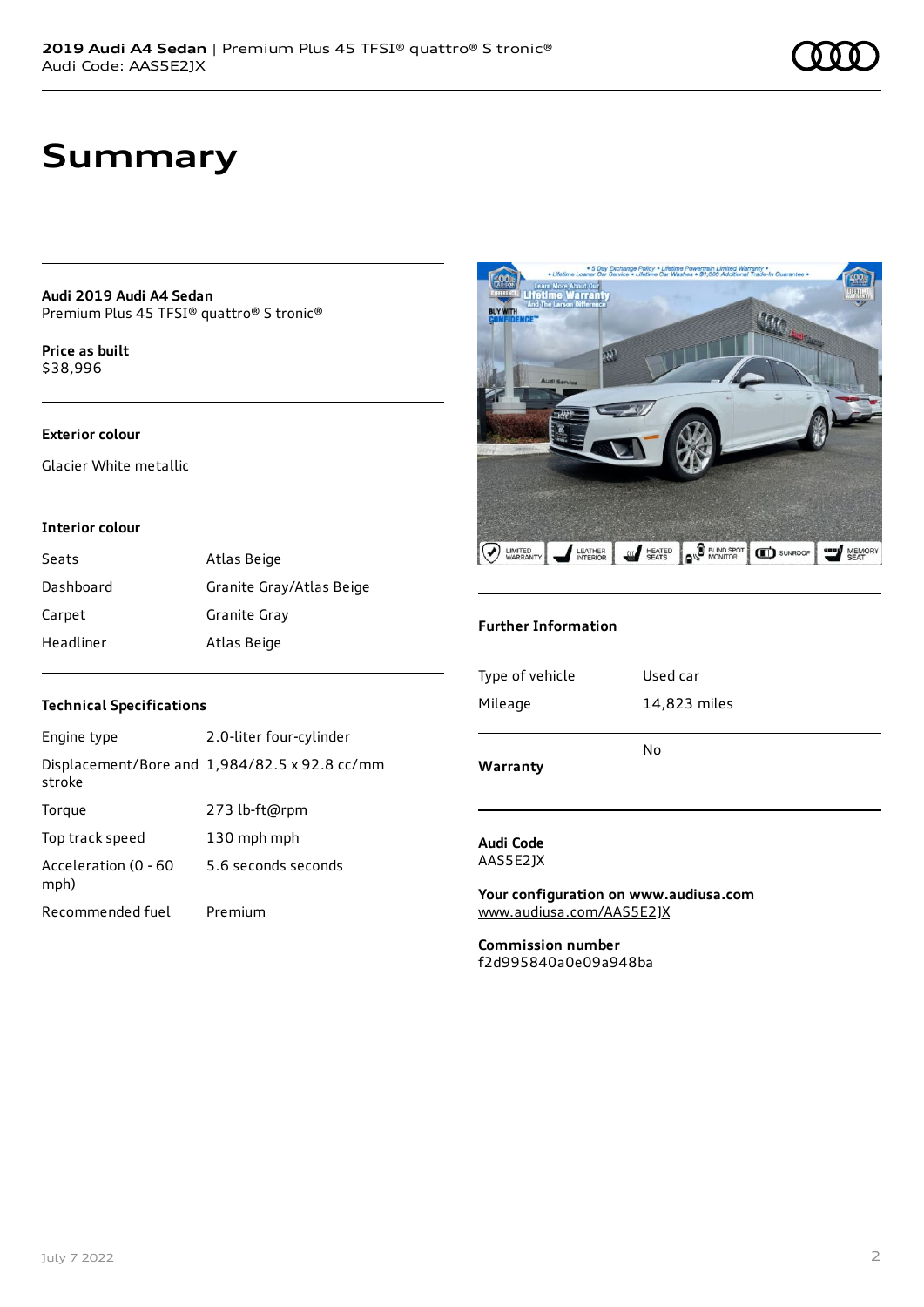

## **Standard features**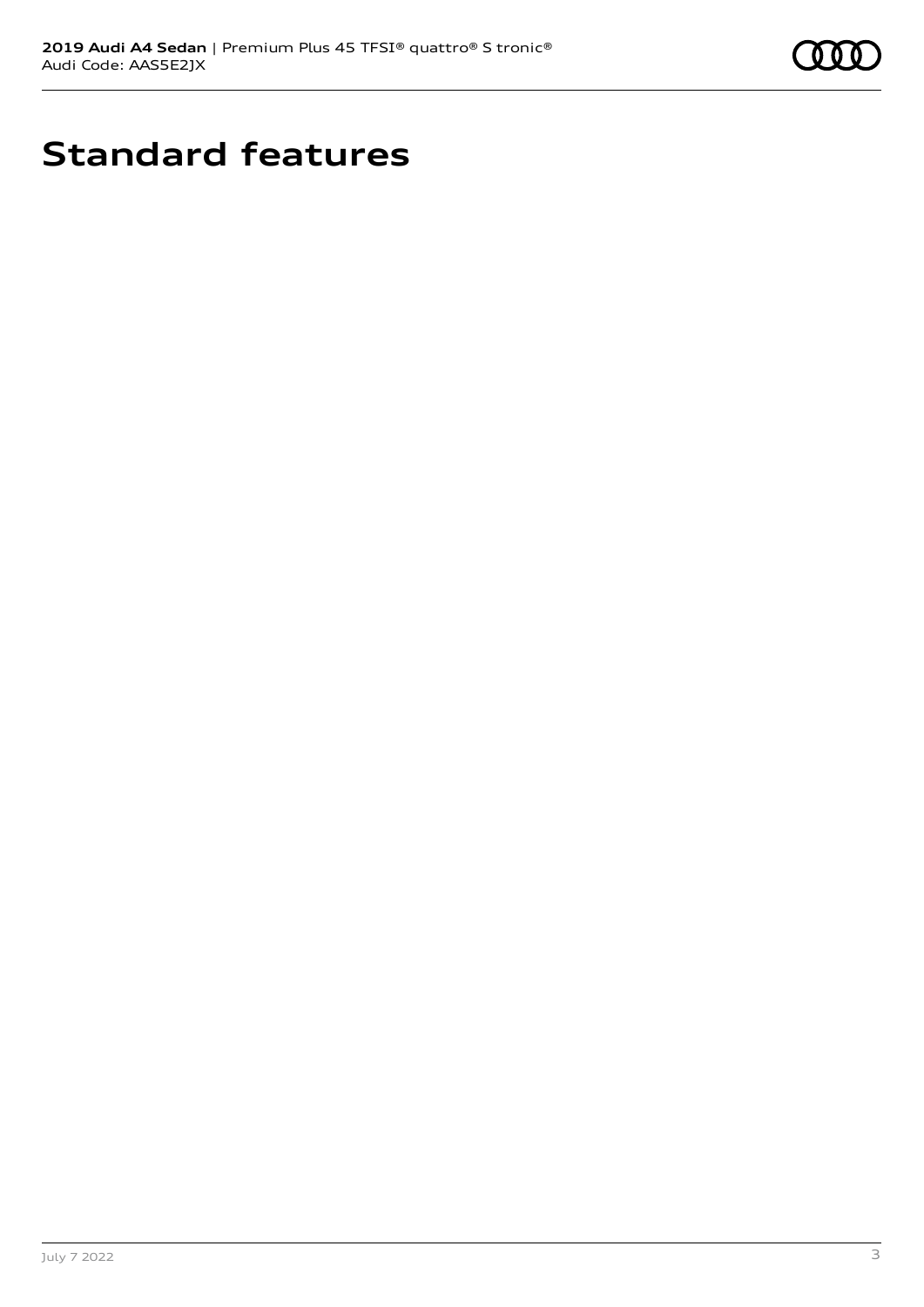## **Dealer remarks**

Glacier White Metallic 2019 Audi A4 2.0T Premium Plus quattro quattro 7-Speed Automatic S tronic 2.0L I4 TFSI DOHC 7-Speed Automatic S tronic, quattro, Atlas Beige/Gray w/Leather Seating Surfaces, 18" Wheel Package, Alarm System w/Motion Sensor, Audi Advanced Key, Audi Connect PRIME & PLUS, Audi MMI Navigation Plus w/MMI Touch, Audi Pre Sense Rear, Audi Side Assist w/Rear Cross Traffic Assist, Audi Virtual Cockpit, Auto-Dimming Exterior Mirrors, Convenience Package, Leatherette Covered Center Console & Door Armrests, LED Headlights, Memory for Driver's Seat, Parking System Plus, Power Folding Exterior Mirrors, Premium Plus Package, SiriusXM Satellite Radio, Wheels: 18" 10-Spoke-V Design.

23/34 City/Highway MPG

Larson Automotive Group has been serving members of the community since 1953 and would love to make you a part of the family: • Free Lifetime Powertrain Warranty • \$1,000 Additional Trade in Guarantee • Lifetime Free Car Washes • 5 Day Exchange Policy • Free Loaner Car with Service.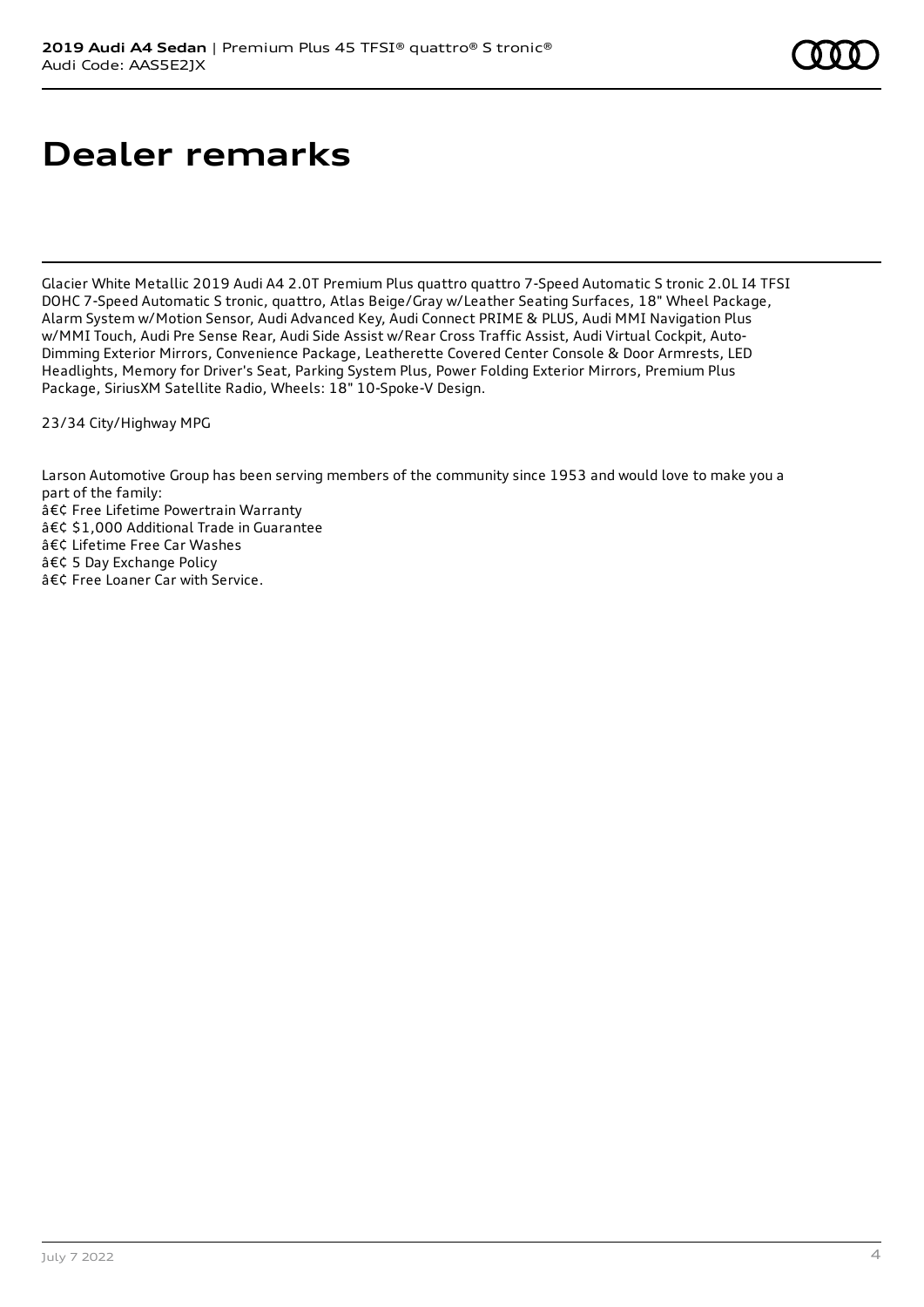### **Technical Specifications**

July 7 2022 5

### **Engineering | Performance**

**Electrical system**

Engine type 2.0-liter four-cylinder

Alternator 14 Volt - 110-150A Battery 12 Volt - 420A/70Ah

| Acceleration (0 - 60<br>mph)                | 5.6 seconds seconds                           |
|---------------------------------------------|-----------------------------------------------|
| Power Level                                 | 45                                            |
| Engine block                                | Cast-iron                                     |
| Induction/fuel injection Turbocharged/TFSI® |                                               |
| Cylinder head                               | Aluminum-alloy                                |
| Horsepower                                  | 248 @ rpm                                     |
| stroke                                      | Displacement/Bore and 1,984/82.5 x 92.8 cc/mm |
| Top track speed                             | 130 mph mph                                   |
| Torque                                      | 273 lb-ft@rpm                                 |
| Valvetrain                                  | 16 valve DOHC with Audi valvelift             |

#### **Transmission | Drivetrain**

| Gear ratios: 6th         | 0.508:1                                                                                                     |
|--------------------------|-------------------------------------------------------------------------------------------------------------|
| Gear ratios: Final Drive | 4.270:1                                                                                                     |
| Gear ratios: 7th         | 0.386:1                                                                                                     |
| Gear ratios: 4th         | 1.057:1                                                                                                     |
| Transmission             | Seven-speed S tronic <sup>®</sup> dual-clutch<br>transmission with quattro <sup>®</sup> all-<br>wheel drive |
| Gear ratios: 5th         | 0.738:1                                                                                                     |
| Gear ratios: 2nd         | 2.190:1                                                                                                     |
| Gear ratios: 3rd         | 1.517:1                                                                                                     |
| Gear ratios: Reverse     | 2.750:1                                                                                                     |
| Gear ratios: 1st         | 3.188:1                                                                                                     |

#### **Steering**

| Steering type                             | Electromechanical speed-sensitive<br>power steering system |
|-------------------------------------------|------------------------------------------------------------|
| Turning diameter, curb-38.1 ft<br>to-curb |                                                            |
| Steering ratio                            | 15.9:1                                                     |

#### **Suspension**

| Front axle | Five-link front independent steel<br>spring suspension |
|------------|--------------------------------------------------------|
| Rear axle  | Five-link rear independent steel<br>spring suspension  |

### **(1/2)**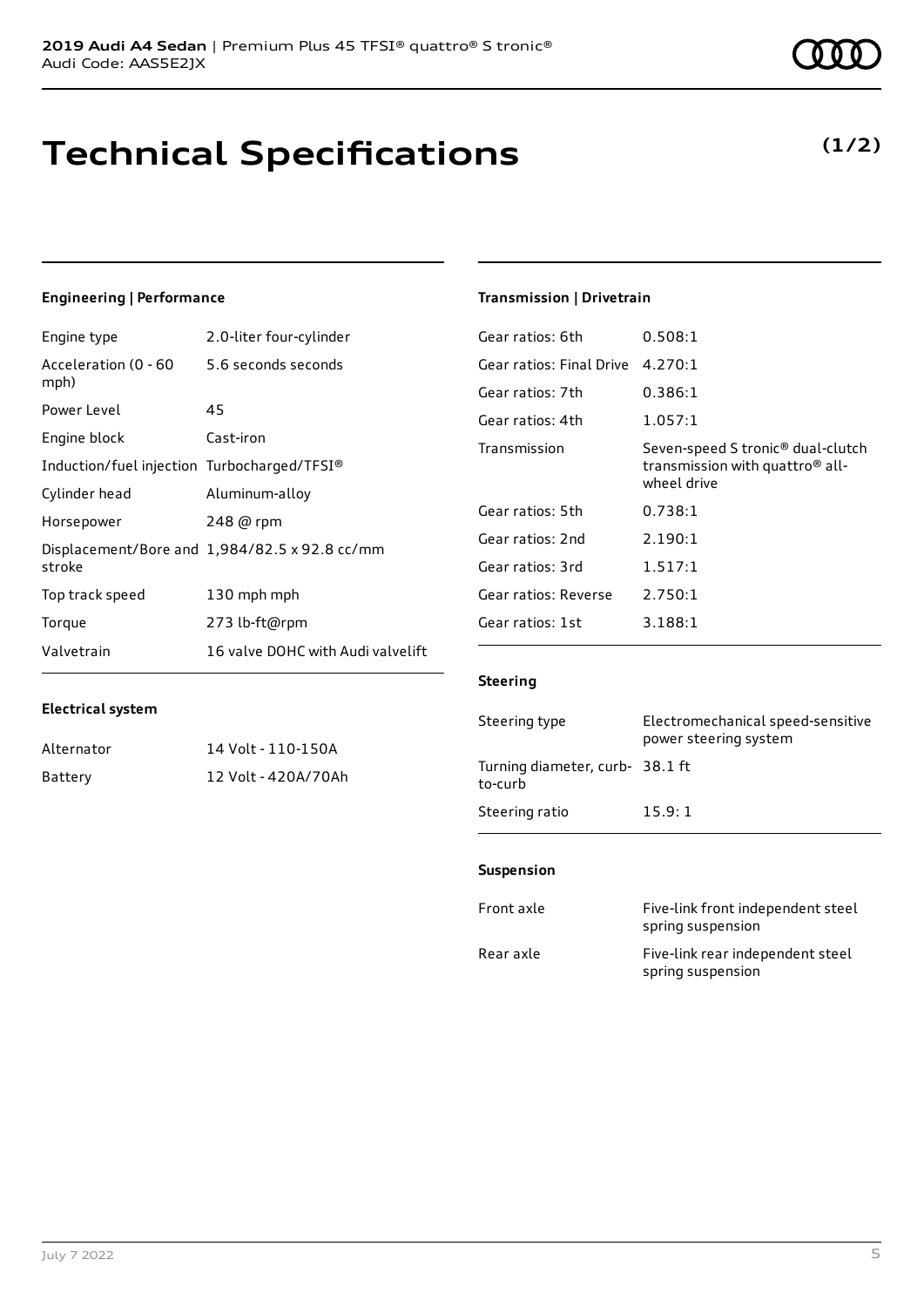# **Technical Specifications**

### **Brakes**

| Front brakes                                                                                                                | 13.3 (ventilated disc) in           | Seating capacity                | 5                     |
|-----------------------------------------------------------------------------------------------------------------------------|-------------------------------------|---------------------------------|-----------------------|
| Rear brakes                                                                                                                 | 13.0 (ventilated disc) in           | Shoulder room, rear             | 54.5 in               |
| Parking brake                                                                                                               | Electromechanical                   | Head room with front<br>sunroof | 38.9 in               |
| <b>Body</b><br>Material<br>Lightweight construction<br>technology - multi-material body<br>construction (steel and aluminum |                                     | Leg room, rear                  | 35.7 in               |
|                                                                                                                             |                                     | Shoulder room, front            | 55.9 in               |
|                                                                                                                             |                                     | Head room with rear<br>sunroof  | 37.4 in               |
| composition) and multistep anti-                                                                                            | Leg room, front                     | $41.3$ in                       |                       |
| corrosion protection                                                                                                        |                                     | Cargo volume, rear              | $13.0/-$ cu ft, cu ft |
| Corrosion protection                                                                                                        | Multistep anti-corrosion protection | seatbacks up/folded             |                       |

#### **Warranty | Maintenance**

| Warranty    | 4-Year/50,000 mile Audi New<br>Vehicle Limited Warranty                                  |
|-------------|------------------------------------------------------------------------------------------|
| Maintenance | 12-month/10.00 mile (whichever<br>occurs first) NO CHARGE first<br>scheduled maintenance |

#### **Exterior Measurements**

| Height                           | 56.2 in   |
|----------------------------------|-----------|
| Overall width without<br>mirrors | 72.5 in   |
| Length                           | 186.1 in  |
| Wheelbase                        | 111.0 in  |
| Drag coefficient                 | 0.27 Cw   |
| Overall width with<br>mirrors    | 79.6 in   |
| Track rear                       | $61.2$ in |
| <b>Track front</b>               | 61.9 in   |
| Curb weight                      | 3,627 lb  |

#### **Interior measurements**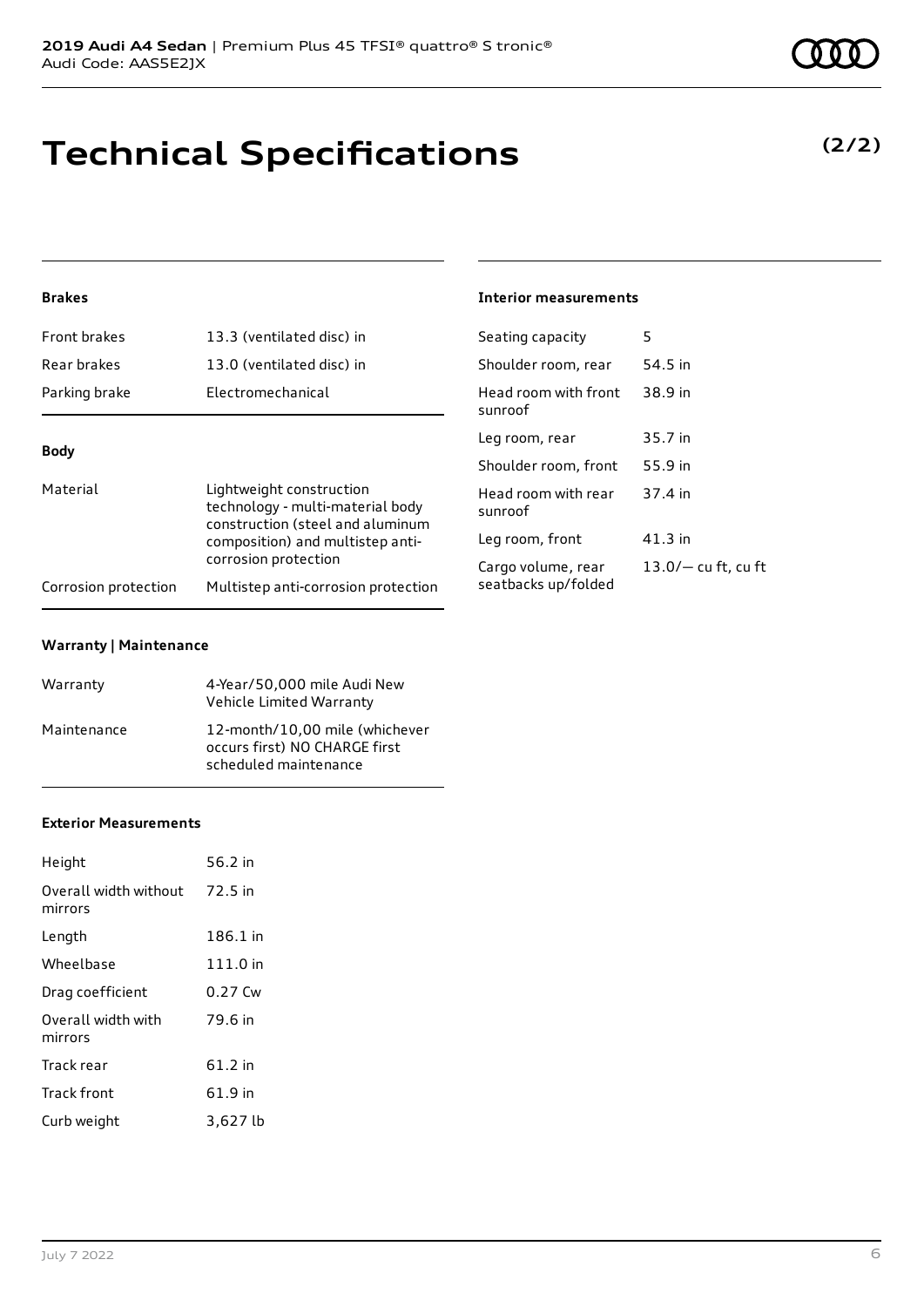### **Consumption- and emission**

#### **Consumption by NEDC**

| urban       | $23$ mpg |
|-------------|----------|
| extra-urban | 34 mpg   |
| combined    | 27 mpg   |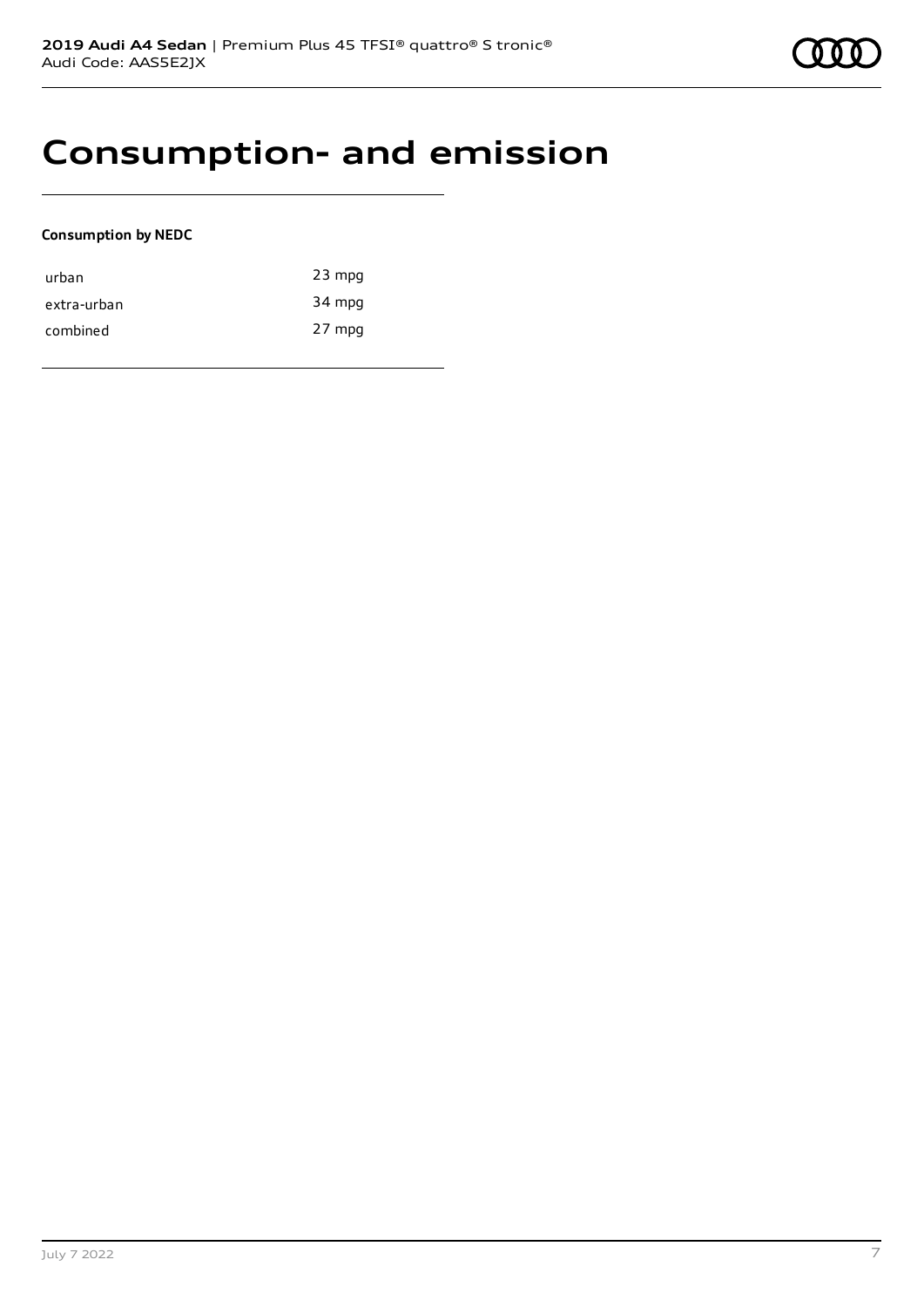## **Contact**

Dealer **Audi Tacoma**

1701 Alexander Ave E Ste B 98424 Fife **WA** 

Phone: +12534753832 FAX: 2534754397

www: [https://www.auditacoma.com](https://www.auditacoma.com/)